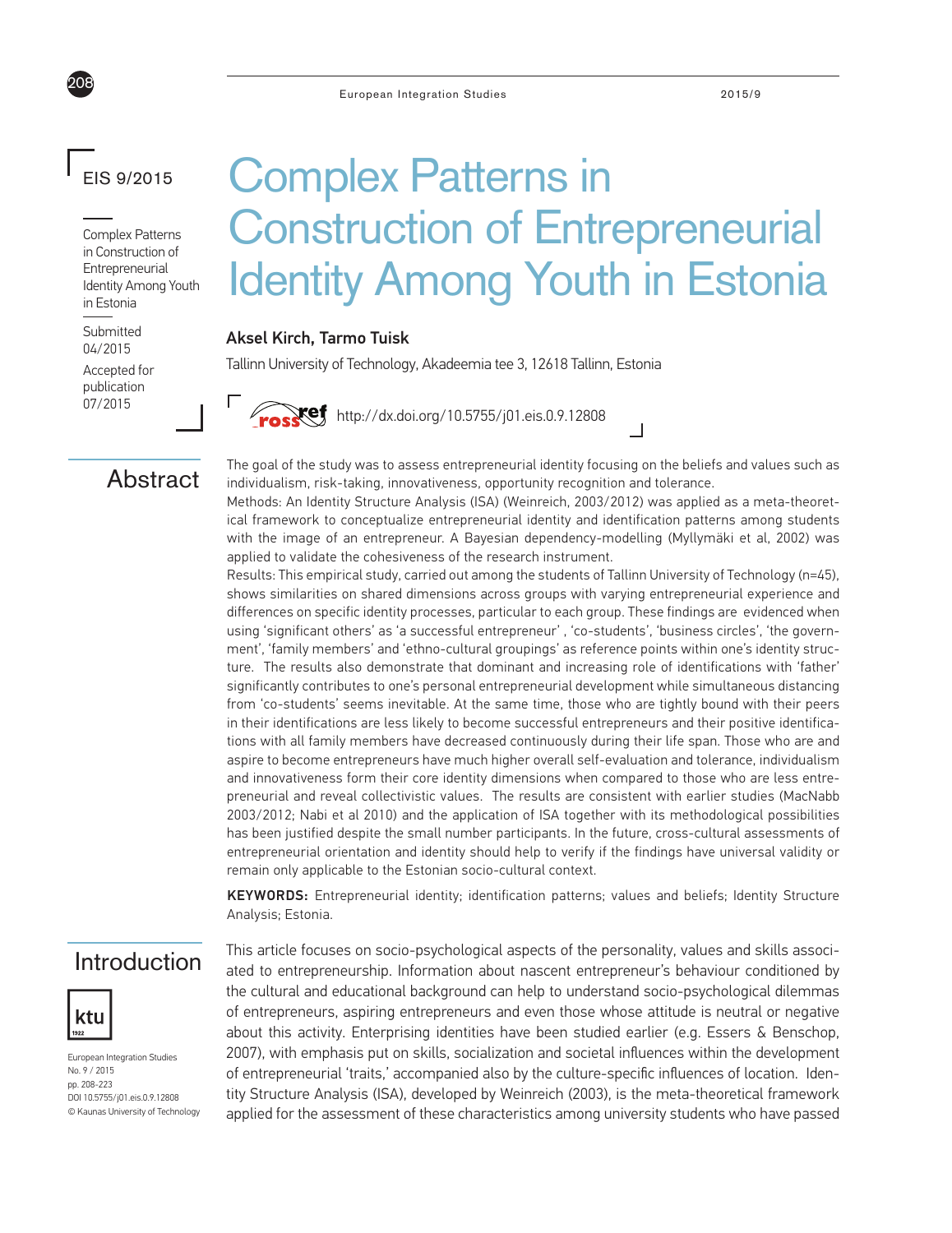an introductory course on entrepreneurship. It attempts to classify the participants according to their personalities and prior entrepreneurship experience. Then the entrepreneurial identity of all the participants is evaluated using their perceptions of expected entrepreneurial 'imperatives' within their own identity structure. The results can be used to assess different groups' entrepreneurial identity where through their perceptions each group will provide the reader with in-depth insight about entrepreneurship and entrepreneurship teaching related issues of the country, in spite that the analysis is based on self-appraisals of the students. The outcome will contribute to entrepreneurship literature with a valuable tool and a methodological approach that may also involve (Davidsson, 2004; Landström, 2005) business management, psychology and sociology. Identity structure analysis uses unorthodox techniques, and adds a much needed methodological diversity to this field (Neergaard & Ulhøi, 2007 p.2; Kyrö *et al*, 2013).

Research on entrepreneurship is popular and abundant (e.g. Schumpeter, 1934; Gartner, 1990; Davidsson, 2004; Hoang & Gimeno, 2010); much of it concentrates on what motivates an individual to become an entrepreneur. These studies try to take into account the conditions and institutions that affect entrepreneurial intentions (Parker, 2004). Falck et al (2012) have analysed entrepreneurial identity from a social identity perspective, claiming that peers of schoolchildren have a decisive influence on whether a person becomes an entrepreneur or not. According to Weinreich (2003, p. 2) socio-developmental and biographical aspects in one's personality development should be taken into account as well. Falck *et al* (2012) noticed that some values facilitate an overall propensity towards entrepreneurship. For instance, individualism prevails and it is in fact the strongest value that suggests this activity.

Entrepreneurial identity has been studied and constructed by Navis & Glynn (2011) from an investor's viewpoint. They found entrepreneurial identity paradoxical as it embeds conformity and deviance. This ambiguity in personality and tolerance for it has been considered a common feature among entrepreneurs, often leading to the capacity to recognize and exploit opportunities (Shane & Venkataraman, 2000). Entrepreneurship has been studied from the organisational studies perspective, too. For instance, Weick (1995, p. 61) puts an accent on people with "multiple shifting identities." Within the framework of his sense-making theory, he claims that contextual identity and identification and interpretation of events are essential.

This study aims at establishing the features that describe a person aspiring to become an entrepreneur, but not only. It assesses the overall features (among groups with different entrepreneurial background) that could help to predict enterprising capacity. This does not require management or ownership status. MacNabb *et al* (1993) have studied female entrepreneurial identity (using ISA) and found that, despite aspirational attempts, these women did not display all of the expected entrepreneurial values: they rejected *risk-taking* and *profit motivation*. Similarly, Falk and others (2012, p. 39) have noticed a straved pattern on that "entrepreneurs are willing to accept a lower expected income than what standard occupational models would imply." This could possibly refer to a non-pecuniary value of entrepreneur's identity. As shown by the study of MacNabb (2003) – 'entrepreneurs' do not form any homogeneous group (Hornaday, 1990), but it is still possible to find certain common characteristics that have been considered essential by scholars in the field. Schumpeter (1934) sees "the will of conquer" and "the joy of creating" as attracting pull factors – common for entrepreneurs. Baumol (1968) has underlined *innovativeness* and *opportunity recognition*. But, the values and beliefs of an entrepreneur concerning *individualism, risk-taking, profit motivation, innovativeness* and *opportunity recognition* need yet to be studied together with influential affects. These are not merely peers, but also 'significant others' of the broader environment (representing society), identified using the individual's identifications in the past, presence and future (Weinreich, 2003). In addition to the five already mentioned, an

## **Theoretical Background**

209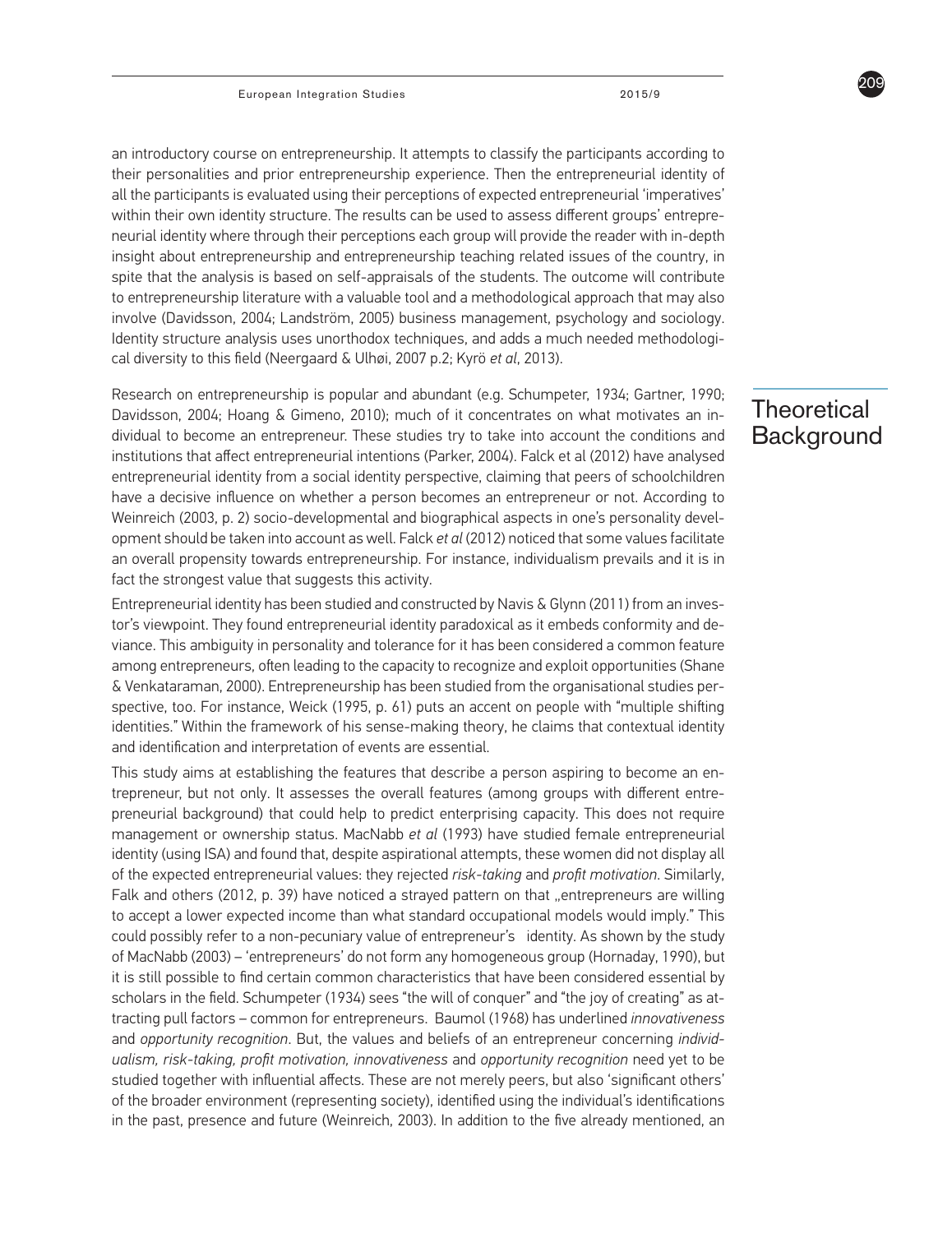additional value is *tolerance*. Being an indicator of acceptance of different people and groups (e.g. ethnic and racial minorities), and facilitating overall openness of society to new innovative ideas (Florida, 2003), it becomes a substantial precondition of innovativeness and creativity.

The overall purpose of this article is to present the assessment performed, in regard to the individual socio-biographical development (i.e. via interaction with 'significant others' – persons or social institutions having either intimate or remote impact on one's well-being (Weinreich, 2003/2012, p. 54)), and to propose conclusions on how to evaluate professional competences among potential entrepreneurs. The Identity Structure Analysis enables participants to use a self-appraisal instrument, where bipolar constructs representing entrepreneurial identity dimensions are evaluated from a viewpoint of each 'significant other' by the study participants. This evaluation of qualitative discourses was implemented by using quantitative identity parameters, operationalised and analysed by freely available *Ipseus* computer software (Weinreich & Ewart, 2007).

The study of entrepreneurial identity processes

210

The aims and specific objectives were formulated to be empirically tested on study participants with different entrepreneurial background. Broader aims and more specific objectives were set up for the study.

### Aims and objectives

The aims of the study are:

1to apply the ISA conceptual framework, operationalized by the *Ipseus* software, for assessing the identity processes of persons related to entrepreneurship in respect of their values and beliefs about business world, risk-taking, innovativeness and tolerance as dimensions of their identity;

 $2<sup>to</sup>$  ascertain the psychological consequenc-<br>es for individuals of disjunctions between  $\bigcap$  to ascertain the psychological consequenc-

Specific objectives are:

1 to measure the extents of the participants' aspirational and empathetic identification with salient influential societal agencies and agents (business circles, creative people, the government, ethno-cultural groupings, a businessman's role model), and people of personal significance (a successful entrepreneur, an unsuccessful business person, family members);

 $\bigcap$  to assess the extents to which identifica- $\angle$  tion with these entities is conflicted;

expected entrepreneurial and individuals' values and beliefs;

3 cidating the complex identity processes of  $\bigcap$  to demonstrate the efficacy of ISA for eluthe person in relation to the perceived expected entrepreneurial 'imperatives' as these are judged by these persons.

 $\bigcap$  to provide evidence of developmental pro- $\bigcup$ cesses in identification with others (change or resistance to change);

 $\angle$  to establish the core and conflicted values<br>of the individuals in respect of risk-taking, opportunity recognition, innovation and tolerance;

 $\sqrt{\phantom{a}}$  to determine the individuals' appraisal (via Jevaluation of others) of entrepreneurism in society.

## Synopsis of the Identity Structure Analysis conceptual and methodological tools

Identity Structure Analysis as an open-ended framework was chosen to provide empirical evidence on how entrepreneurs and enterprising individuals construe their identity in the different contexts they encounter. The ISA was considered as suitable because it helps the researcher to examine individuals' construals of themselves and others – based on, and anchored in, their *own* value and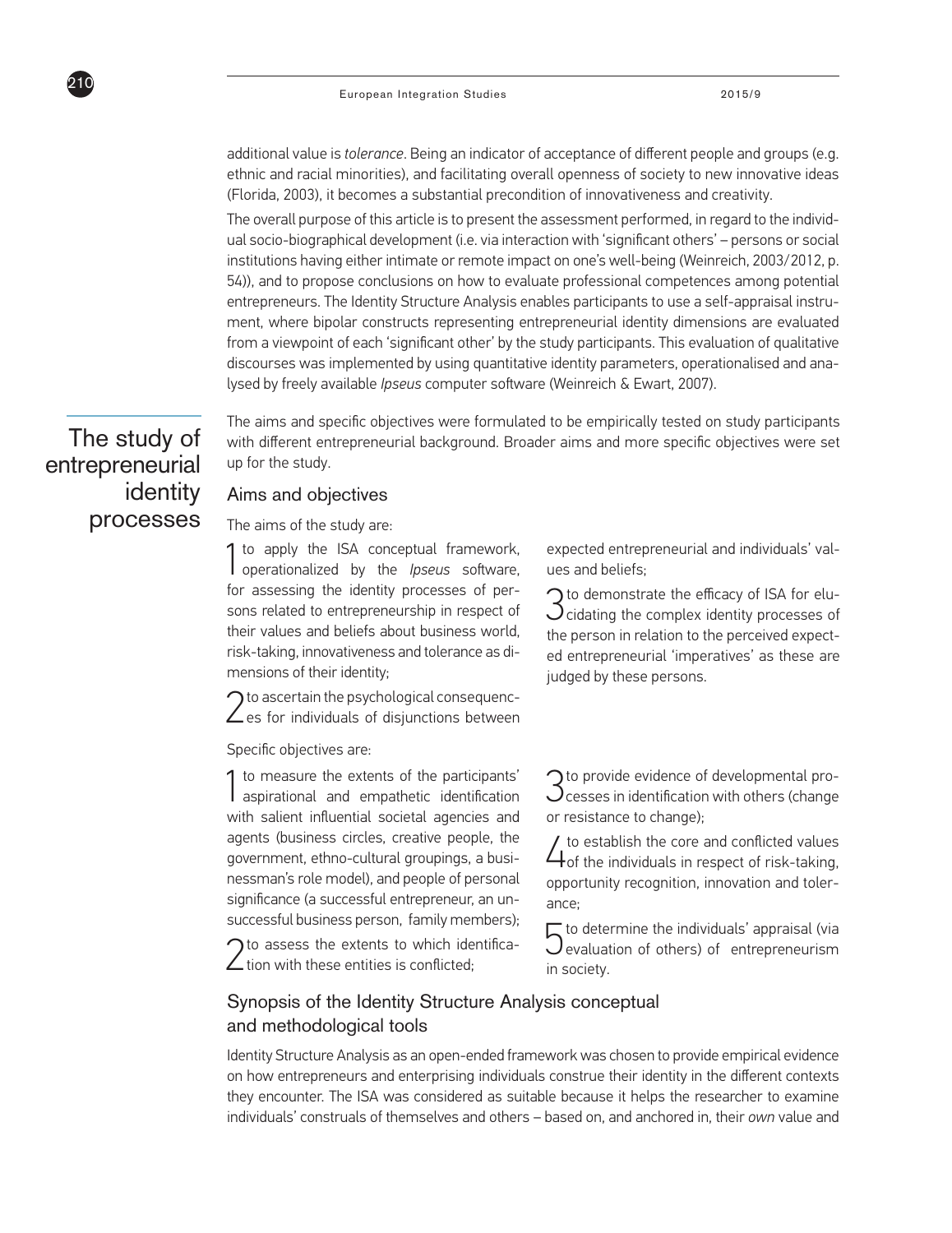211

belief systems. This approach recognizes that identity is not fixed and thus allows for entrepreneurship to be viewed as a developmental process rather than a given or fixed state. Hence, ISA enables the analysis of the processes of identity formulation and reformulation in the case of aspiring and existing business owners, as they adopt, adapt, consolidate, and redefine their entrepreneurial identity over time. Further, entrepreneurial identity can be examined as part of the totality of identity (MacNabb, 2003, p. 278). This article focuses on the entrepreneurial part of a person's identity which has been adapted from Weinreich (2003, pp. 26-34) and defined as follows:

*One's entrepreneurial identity is defined as that part of the totality of one's self-construal made up of those dimensions that express the continuity between one's construal of past entrepreneurial experience and one's future aspirations in relation to entrepreneurship.*

### Method

The entrepreneurial identity was assessed on a student group majoring in logistics after completing a course in business planning in November 2013. To specify the discourses and entities for ISA an instrument – common for all participants – was formulated. It was constructed on the basis of earlier research and the theoretical contributions of various authors (MacNabb et al, 1993; MacNabb, 2003; Kirch & Tuisk, 2008; Tuisk, 2012). During 2012-2013 three pilot studies were carried out in order to specify and tune the final research instrument (Tuisk, 2013a; Tuisk 2013b). Themes were transformed into bipolar constructs and domains of the self and others into entities in order to tackle the aforementioned research objectives.

#### Identity Instrument

#### Themes

*Risk-taking.* One of the noted entrepreneurial features has been the acceptance of a certain degree of risk (Baumol, 1968). It has been considered almost as self-evident among entrepreneurs and enterprising persons. Risk-taking can be related to challenges that entrepreneurship offers for those who have the "will to conquer" (Schumpeter, 1934, p. 93) and is related to the need for achievement (McClelland, 1961).

*Individualism.* As found by Falck et al (2012) 'individualism' is a significant indicator of an entrepreneurial spirit. In addition, 'leadership' referred to personal initiative has been characterised as a predictor of entrepreneurial success (Baumol, 1968).

*Tolerance.* According to Richard Florida (2009) 'tolerance' about different people (e.g. ethno-cultural groups) may be an indicator that demonstrates openness to ideas, displaying the overall creativity of a person. The macro-level effect of 'tolerance' has been noted by Florida (2002) earlier when he exemplified Berlin as a city where creative economies attract and give space for immigrants who make up 1/7 of the city's population. New York and Montreal serve as successful examples with even higher share of immigrant population.

*Opportunity recognition.* Opportunity recognition is essential as it opens a path towards opportunity realization and value creation. This last is a basic outcome where entrepreneurship and innovation find their meaning. While innovation usually refers to the generation of new products, processes and services, entrepreneurship is associated with the identification of opportunity in society for these (Mitra, 2012, p. 2). The research instrument includes an evaluation of network marketing – on one hand influencing freedom of decisions, but on the other, expressing entrepreneurial spirit that at the same time evidences the enterprising culture of a given society (Smith & Neergaard, 2008) while at the same time entrepreneurial orientation inherited from the family can influence also several aspects in one's entrepreneurial behaviour (e.g. in risk-taking, innovation and proactiveness) (see Craig et al 2014, p. 206).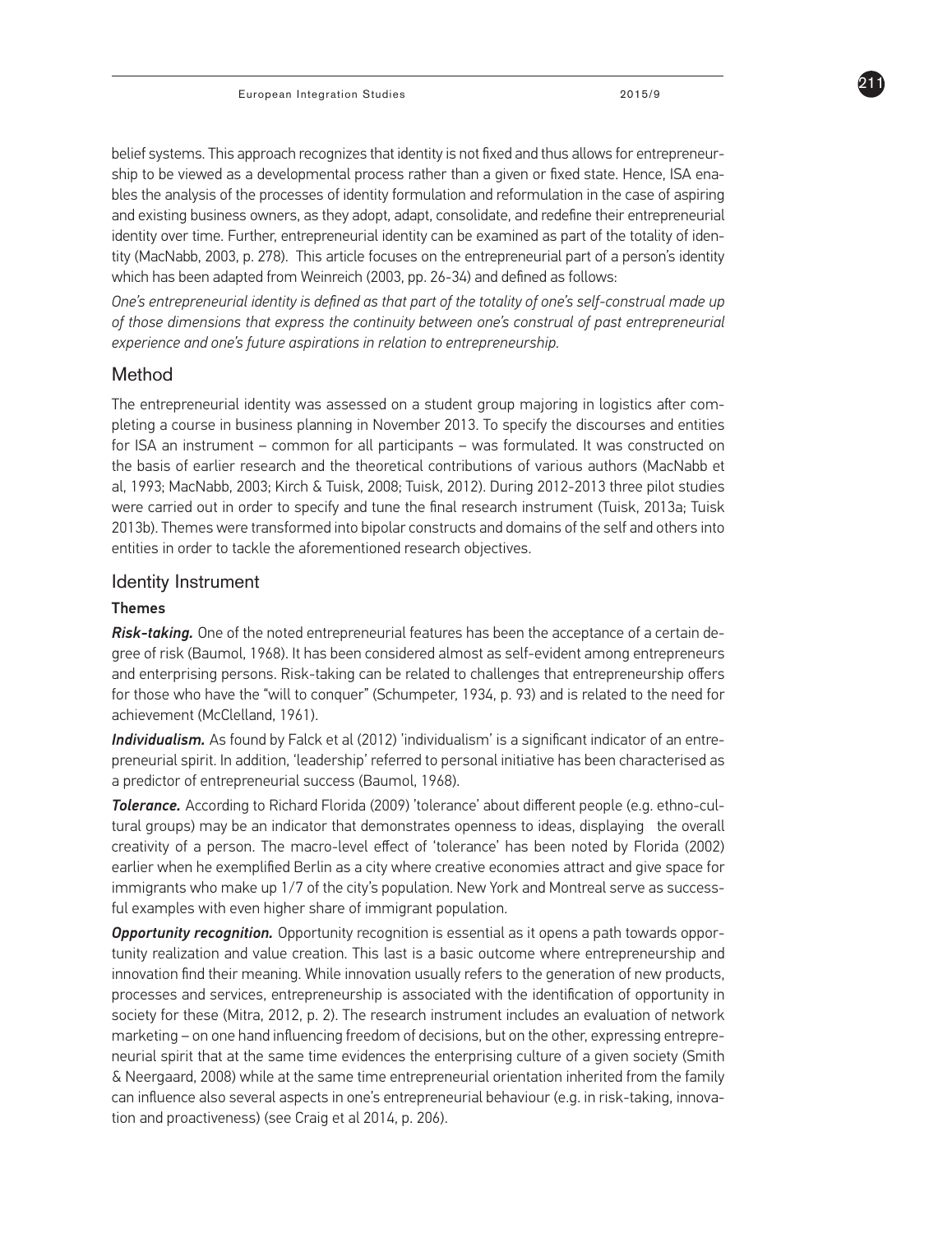**Innovativeness.** While 'innovation' itself is strongly related to entrepreneurship in the personal level also the context should be taken into account to determine innovativeness (e.g. perception of the country's innovation potential).

**Leadership.** A transformational leadership model has been linked to both innovativeness and entrepreneurship. The theory has persuasively explained innovation processes and good management patterns (Crawford, 2001). The tests that Crawford performed on the patterns of transformational, transactional and *laissez-faire* leadership models confirmed that transformational individuals are likely to be also highly innovative. Inspiring 'others towards new ways of thinking' demonstrates efficient leadership characteristics among entrepreneurs. *Ethics, satisfaction with work* and *flexibility* have been tested in entrepreneurial identity studies. Table 1 presents the bipolar constructs that were used on the research instrument.

#### **Domains**

212

Within the ISA, domains demarcate arenas of interaction. The dominant ones are those considering the self in a series of contexts, such as past, current, and anticipated future, but also the ones which present other people and groups and social institutions are included.

**Domain of selves.** According to the ISA the use of the self-images like 'me as I would like to be' for ideal self, 'me as I am now' for the current state; 'me as I was in gymnasium' for the past; and 'me as I would not like to be' for a contra-ideal self, is mandatory. These facets are called 'mandatory entities' and are required by the ISA. Still, it is essential that the exact wordings of these entities can effectively capture the study context and correspond to the participants' socio-biographical background. Since 'me' in different situations is very explanatory about one's identity, 'me at a business meeting' and 'me when travelling abroad' are included as alternative facets of the self.

*Domain of family.* Parental influence on entrepreneurship aptitudes has been highlighted in the literature (cf. Aldrich et al 1998; Hout & Rosen, 2000), thus, entities like 'my mother' and 'my father' were included. Additionally, wife/husband/partner of the participant, were added.

*Domain of significant circles, groups and role models.* These are the entities a person uses for identification, including for instance 'creative people', 'business circles', 'government of Estonia', 'my fellow students' (corresponding to the peer group influence argued by Falck et al in their 2012 study), 'a successful entrepreneur' and 'an unsuccessful business person' . Significant others affect the individual's propensities towards entrepreneurship. Urmas Sõõrumaa – a well-known Estonian businessman – is one of the role models included on the test.

*Domain of ethno-cultural groupings.* Finally, based on the ethnic division of Estonia's society, 'Estonians' and 'Russians' categories were included. In the past, ISA studies have demonstrated the strong explanatory power of this division (Tuisk, 2012).

#### **Participants**

The ISA instrument was administered to 45 participants who were students majoring logistics at Tallinn University of Technology during the autumn semester of 2013. All students had passed a course on business planning recently. The instrument consisted of 18 entities and 20 constructs. During the assessment, the bipolar constructs appeared in each page together with a list of entities (360 combinations) on the left side of the page. Each participant had to evaluate each combination at the bi-directional centre-zero rating scale (4-3-2-1-0-1-2-3-4) and no *a priori*  assumptions of favourable or unfavourable connotations associated with either end of the scale were provided. Gender, age, ethnicity and year of (gymnasium) graduation composed the demographic data collected. In addition, the students had to report whether they had experience as an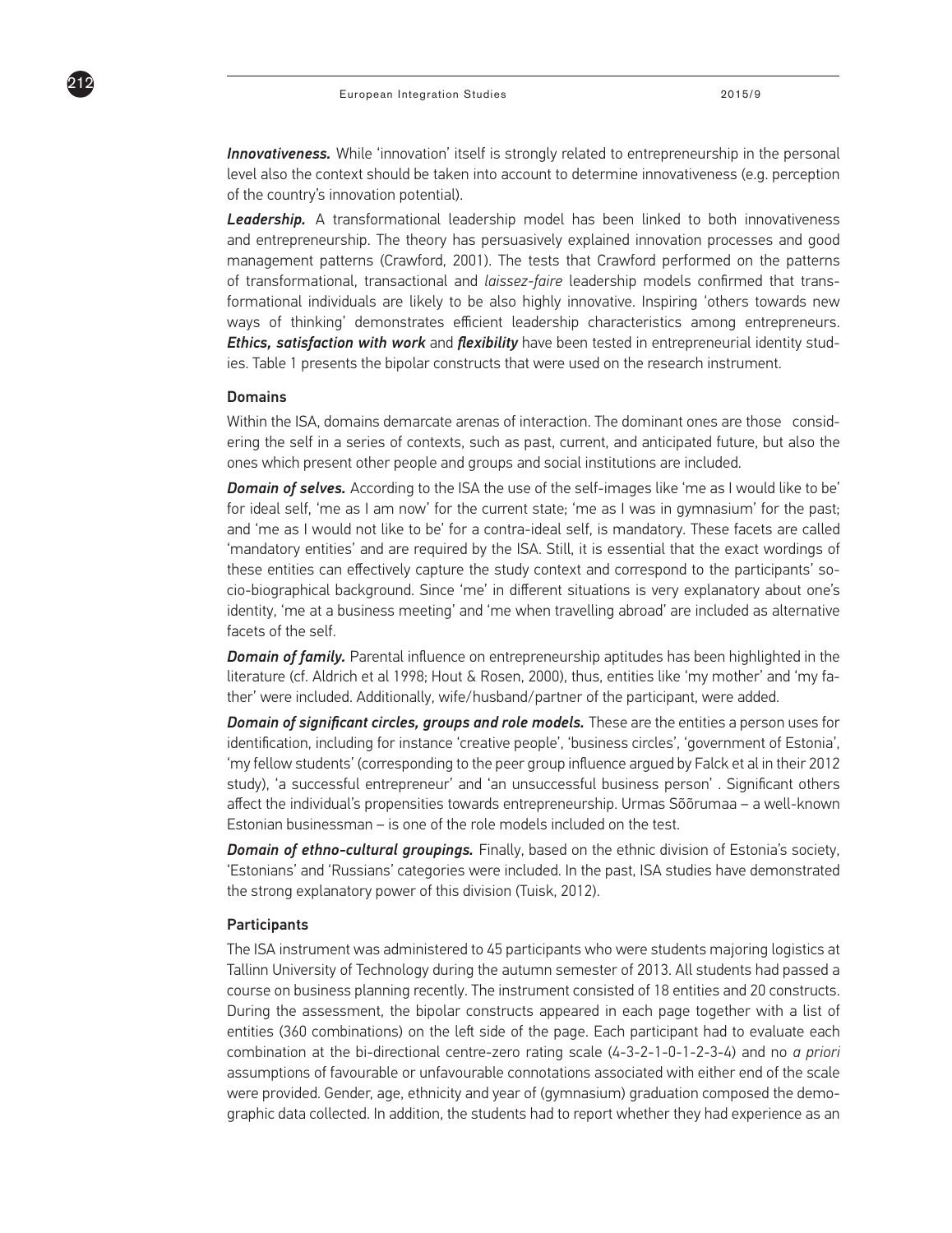| Cons-<br>truct<br>number | Risk-taking & "willingness to sacrifice in order to conquer"                                                     |                                                                                                                                                                                                                                                                                                                                                                                    |  |  |  |  |  |  |  |  |
|--------------------------|------------------------------------------------------------------------------------------------------------------|------------------------------------------------------------------------------------------------------------------------------------------------------------------------------------------------------------------------------------------------------------------------------------------------------------------------------------------------------------------------------------|--|--|--|--|--|--|--|--|
| 1                        | think/s people become entrepreneurs<br>because it is challenging                                                 | think/s people become entrepreneurs because they<br>are forced to                                                                                                                                                                                                                                                                                                                  |  |  |  |  |  |  |  |  |
| 2                        | find/s solving new problems challenging                                                                          | prefer/s working at problems within proven<br>abilities                                                                                                                                                                                                                                                                                                                            |  |  |  |  |  |  |  |  |
| 15                       | would first of all prefer to study and work in<br>abroad as an experience in order to return later<br>to Estonia | would first of all prefer to leave Estonia in order to<br>continue educational and work career in abroad                                                                                                                                                                                                                                                                           |  |  |  |  |  |  |  |  |
| 20                       | am/is/are limited by lack of resources and<br>time to follow through a mission                                   | give/s up other interests in order to provide<br>resources and time for the mission                                                                                                                                                                                                                                                                                                |  |  |  |  |  |  |  |  |
|                          | Individualism / Team-building                                                                                    |                                                                                                                                                                                                                                                                                                                                                                                    |  |  |  |  |  |  |  |  |
| 3                        | think/s the state is responsible for well-being<br>of a common person                                            | think/s that each person has to manage by her/<br>himself                                                                                                                                                                                                                                                                                                                          |  |  |  |  |  |  |  |  |
| 4                        | think/s it is easier for an entrepreneur to<br>manage alone                                                      | thinks that it is easier for an entrepreneur to share<br>responsibility                                                                                                                                                                                                                                                                                                            |  |  |  |  |  |  |  |  |
| 6                        | am/is/are more likely to wait for the orders                                                                     | am/is/are more likely to take initiative and decide by<br>him/herself<br>do/does not accept other people and views<br>believe/s that ethno-cultural diversity of employees<br>has negative impact into the firm's performance<br>celebration of birthdays and other informal events<br>can be dangerous to the company future<br>Network marketing does not facilitate a person to |  |  |  |  |  |  |  |  |
|                          |                                                                                                                  | Tolerance                                                                                                                                                                                                                                                                                                                                                                          |  |  |  |  |  |  |  |  |
| 9                        | am/is/are tolerant about different people and<br>views                                                           |                                                                                                                                                                                                                                                                                                                                                                                    |  |  |  |  |  |  |  |  |
| 10                       | believe/s that ethno-cultural diversity of<br>the staff contributes positively to the firm's<br>performance      |                                                                                                                                                                                                                                                                                                                                                                                    |  |  |  |  |  |  |  |  |
|                          | Opportunity recognition                                                                                          |                                                                                                                                                                                                                                                                                                                                                                                    |  |  |  |  |  |  |  |  |
| 5                        | celebrating birthdays with a business partner<br>will contribute to mutual trust                                 |                                                                                                                                                                                                                                                                                                                                                                                    |  |  |  |  |  |  |  |  |
| 11                       | Network marketing will be a good way to start<br>to become an entrepreneur                                       | become an entrepreneur                                                                                                                                                                                                                                                                                                                                                             |  |  |  |  |  |  |  |  |
| 12                       | those whose parents are entrepreneurs are<br>more likely to become entrepreneurs as well                         | Activities or occupation of one's parents do not<br>influence entrepreneurial spirit of descendants                                                                                                                                                                                                                                                                                |  |  |  |  |  |  |  |  |
| 13                       | education and training in business and<br>innovation management are a key to become<br>an entrepreneur           | educational background is not the most important<br>when becoming a successful entrepreneur                                                                                                                                                                                                                                                                                        |  |  |  |  |  |  |  |  |
| 14                       | Entrepreneurs behave according to their<br>heritage                                                              | Entrepreneurs demonstrate diverse forms of<br>behaviour according to the situations they encounter                                                                                                                                                                                                                                                                                 |  |  |  |  |  |  |  |  |
|                          |                                                                                                                  | Innovativeness/creativity                                                                                                                                                                                                                                                                                                                                                          |  |  |  |  |  |  |  |  |
| 7                        | think/s that Estonia's potential for innovation<br>is pretty good                                                | think/s that situation in Estonia is hopeless in<br>regard of innovation potential                                                                                                                                                                                                                                                                                                 |  |  |  |  |  |  |  |  |
| 19                       | make/s effective use of existing processes                                                                       | am/is/are good at inventing new processes                                                                                                                                                                                                                                                                                                                                          |  |  |  |  |  |  |  |  |
|                          |                                                                                                                  | Ethics vs. profit motivation                                                                                                                                                                                                                                                                                                                                                       |  |  |  |  |  |  |  |  |
| 8                        | only work/s to make a profit                                                                                     | would not make/sell tasteless good to make a profit                                                                                                                                                                                                                                                                                                                                |  |  |  |  |  |  |  |  |
|                          |                                                                                                                  | Satisfaction with work                                                                                                                                                                                                                                                                                                                                                             |  |  |  |  |  |  |  |  |
| 16                       | would not mind doing routine unchallenging<br>work just if the pay was good                                      | think/s work has to be motivated by self-satisfaction                                                                                                                                                                                                                                                                                                                              |  |  |  |  |  |  |  |  |
|                          |                                                                                                                  | Leadership & flexibility                                                                                                                                                                                                                                                                                                                                                           |  |  |  |  |  |  |  |  |
| 17                       | support/s others in their own ways of<br>thinking                                                                | am/is/are able to inspire others to new ways of<br>thinking                                                                                                                                                                                                                                                                                                                        |  |  |  |  |  |  |  |  |
| 18                       | will move onto new arenas of investigation<br>when progress is blocked                                           | will try and try again in the current arena of<br>investigation to find solutions                                                                                                                                                                                                                                                                                                  |  |  |  |  |  |  |  |  |

## Table 1

Translation of themes into 'bipolar constructs' (criterion poles representing entrepreneurialism are given in *italic*)

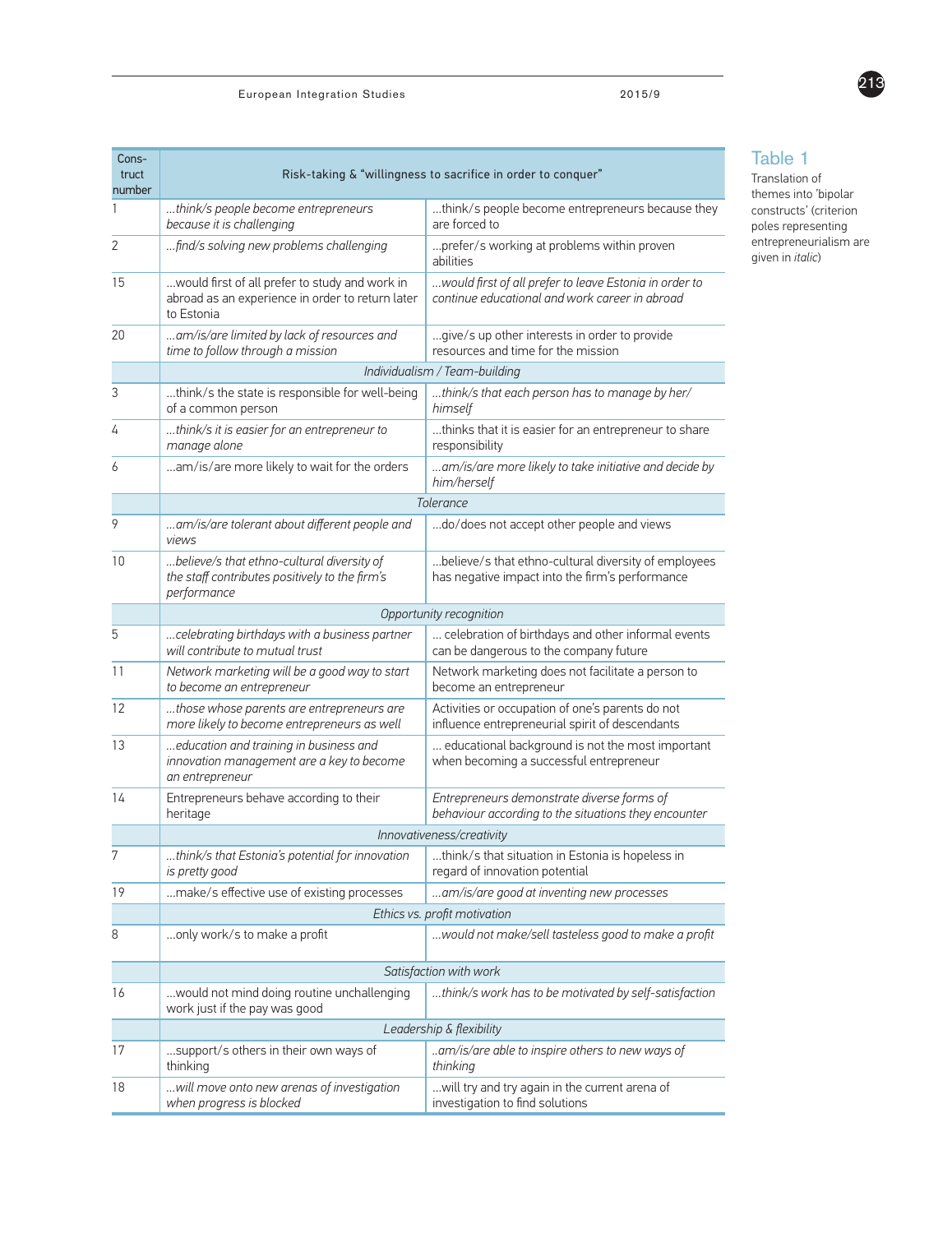

entrepreneur, intend to become one, are unsure about becoming or are definitely sure that they will never become an entrepreneur.

38% were males and 62% females. Their age varied between 19 and 23, (with a mean of 21.2, s.d.2.27). 87% were Estonians and 13 % Russians. 11% were entrepreneurs or had some experience, 27% were intending to become, 51% were undecided and 11 % believed they will never be entrepreneurs.

### Validation of the research instrument

In order to validate the cohesiveness of the research instrument about the existing dependencies, between all 20 variables, a Bayesian dependency-modeling was applied. Evaluations of the entity "me as I am now" (scaled from 1..9) were used within the model, testing data from  $45$ participants. The B-Course web-based Bayesian data processing environment, and the modeling of joint probability distribution (Myllymäki et al, 2002, p. 371), were the techniques of choice. The



resulting model consists of 17 variables out of 20 (see Figure 3.1) i.e. 3 bipolar constructs were not included in the model. Still it can be considered fit for application within the ISA, but the interpretation of results concerning constructs no. 4, 5 and

10 should be performed cautiously; for clarity they are excluded from the figure. At the same time, the Bayesian output reports that the dependencies between construct pairs 6 and construct 16, and between pairs 6 and 18 are extremely strong (i.e. removing any single of these arcs connecting these variables would most probably cause the model to go down). The meaning of these connections will be examined within the analysis of the results.

## **Results**

The analysis of the results has been presented according to the research objectives.

Objective 1. Extents of aspirational and empathetic identifications of the participant groups (Table 2)

All participants were grouped by their self-reported relation to entrepreneurship. Thereby four categories were formed for comparison. The four columns for each calculated identity parameter were labelled according to the nominations as 'Entrepreneurs' (E), 'those who Intend to become' (I), 'those who have not decided – so-called Doubters' (D) and finally those who reported that they are sure about Never becoming' one (N).

In Table 2 the first two columns include *aspirational identification* that is defined through two opposite propensities – in respect of desired characteristics (*idealistic identification*) and rejected or not desired characteristics (*contra-identification*). The degree of idealistic identification indicates the perceived similarity between the desired characteristics ascribed to the entities and the contra-identification corresponds to an opposite process (Kenig & Spasovski, 2014, p. 460). The level of *empathetic identification* with an entity refers to the current state of identification with that entity. *Conflicted identification* with entities takes place when one empathetically identifies with

Figure 1 Bayesian dependency modeling's results

 $914$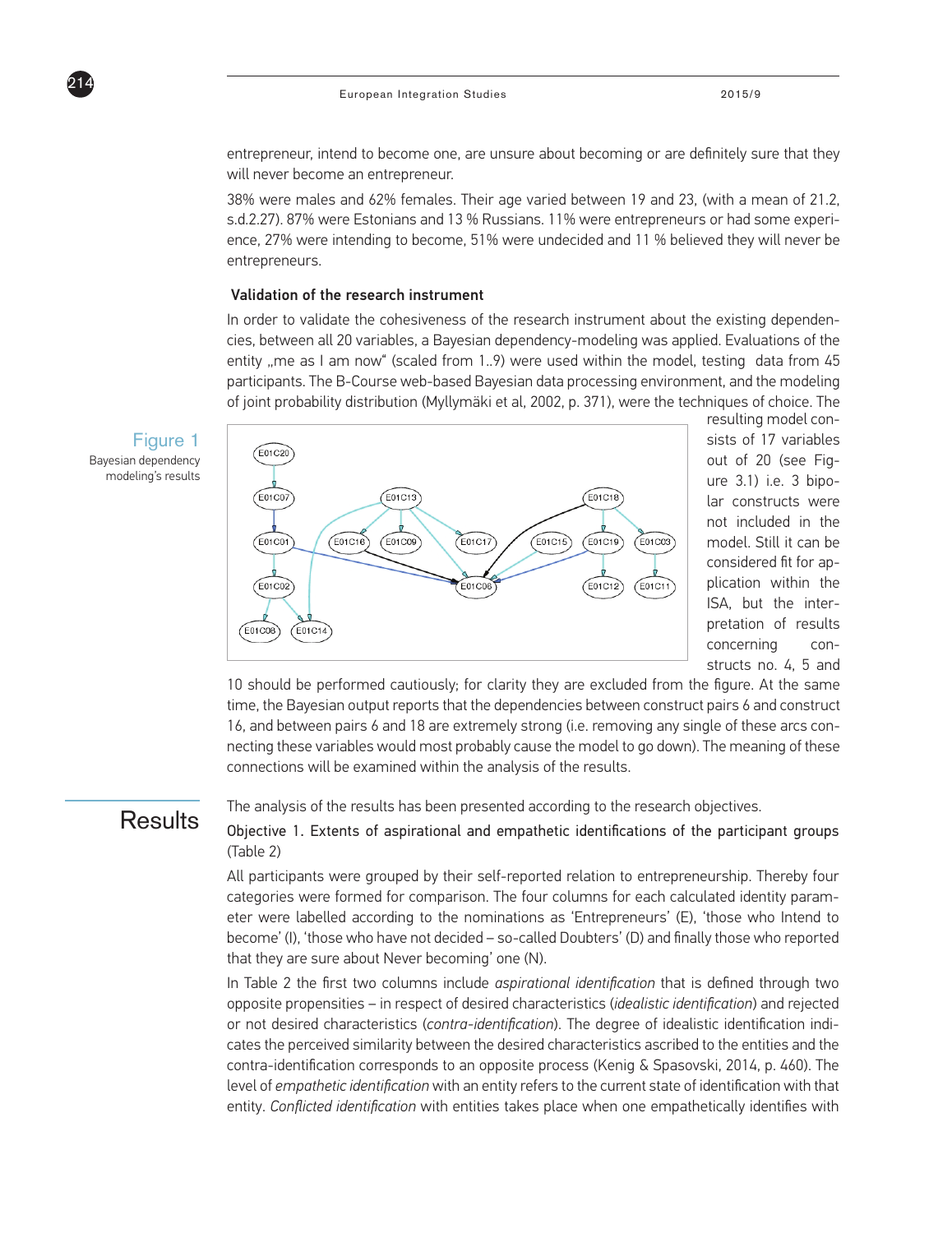these entities while simultaneously wants to dissociate from certain qualities (i.e. contra-identifies with them when assessing other bipolar constructs).

The values of these parameters show that the E group demonstrates the highest idealistic identifications with image of a 'successful entrepreneur,' and with the real-life role model proposed: Urmas Sõõrumaa. At the same time their identification with ethnic groupings (Estonians and Russians) is the lowest – these entities are considered as disturbing 'significant others' at the creation of one's entrepreneurial identity. For Group E a high positive identification with the 'family domain' demonstrates the necessities and aspirations of participants in their idealizations to become more similar to their closest people (mother, father, husband/ wife). 'Co-students' positions as a much less desired entity to idealise with. Family members were reported as desired role models for Group I also, and the data shows that to a very similar degree when compared to the entrepreneurs who participated in the study. In general – according to their aspirations – Group I seems rather close to the entrepreneurs although their idealization of 'co-students' remains higher. Doubters' group idealizes most 'fellow students' and 'a successful entrepreneur', but all other identifications remain lower, except with ethnic groupings where their identification with Estonians and Russians are the highest across all the groups. Group N shows the highest identification with 'co-students', but the lowest with a 'successful entrepreneur', Urmas Sõõrumaa and also with their family members. When compared to all other groups they have highest negative aspirational identification with 'an unsuccessful business person', with their father and also 'a successful entrepreneur'.

#### Objective 2. Extents to which the participant groups' identifications are conflicted (Table 2)

Overall conflict levels among Participant groups are considered high when exceeding the index value .54 and moderately high when exceeding .43. Thereby it is evident that highest conflicted identifications are reported by the Group N. It is possible to notice that although their empathetic identification with 'father' and 'mother' does not differ from other groups, still high levels of conflicted identifications with both parents, 'the government' and 'Estonians' demonstrate that this group has a large number essential entities with whom similarity and dissimilarity exist at the same time, causing instability and tensions when constructing their entrepreneurial identity in respect to their surrounding world. Entrepreneurs have moderately high conflicts with 'co-students', 'the government' and both ethno-cultural groups only. Groups I and D merely with entities like 'Estonians' and 'the government'.

To sum up, it is evident that the entrepreneurial identity is highly related to identifications with the respective (entrepreneurial) role models while aspired and current identifications with family members have a significant role as well (father even being more dominant when compared to mother). The role of peers (co-students) is less essential for those who have become entrepreneurs while for the group that 'intends to become' proximity to their peers continues being important. The identity structure of students that are negative about entrepreneurship shows the highest affiliation with their peers and moderately high idealistic identification with both ethno-cultural groupings while expressing high conflict with 'the government', 'Estonians' and both parents. It is possible to notice that their only stable and low-conflict entity – 'co-students' – does not grant any perspective on entrepreneurial aspirations. Instead the role of fathers has to be respected and idealized as the essence of entrepreneurship is based on masculine traits. Accordingly, the affiliation and idealization of co-students (i.e. group mentality) carrying attributes of behaviouristic school system (see Toomela & Kikas, 2012:ix) does not develop one's personality towards becoming an entrepreneur.

### Objective 3. Evidence of developmental processes in identification with others (change or resistance to change)

The Table 3 presents past and current identifications across the groups (E, I, D and N). In addition, the third column gives the reader a possibility to estimate perceived changes in percentage

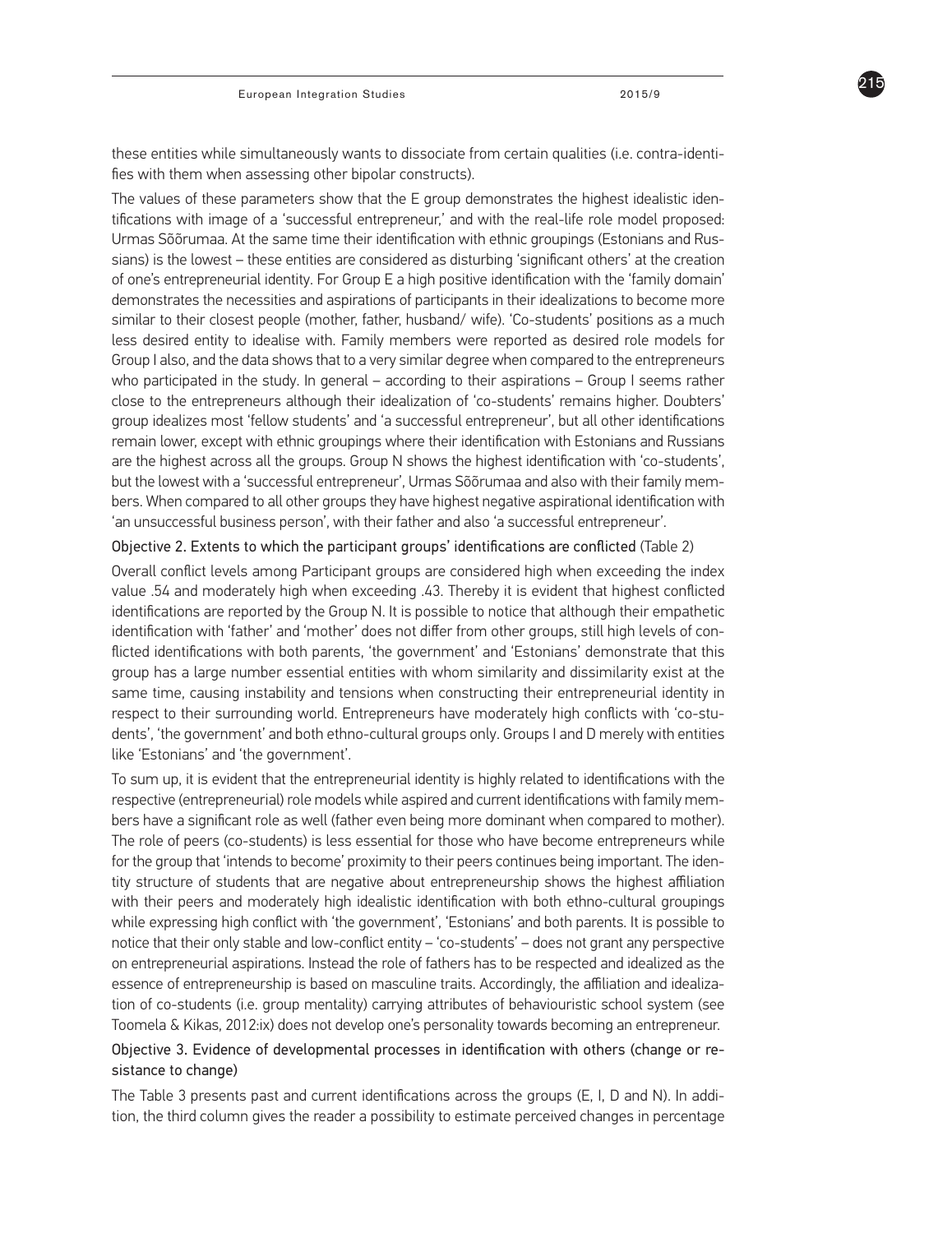

#### European Integration Studies 2015/9

## Table 2

Aspirational, empathetic and conflicted identifications

1 The highest aspirational identifications are with 'a successful entrepreneur' (.87-.88) among entrepreneurs and the group of those who intend to become entrepreneurs, also entrepreneurs demonstrate very high identification with 'Urmas Sõõrumaa' . The same groups E and I have noticeably higher identifications with their parents and spouse (.68-.75) when to compare with groups D and N where the same identification vary from .48-.67.

2 Entrepreneurs most negative aspirational identifications (desiring not to be like) are with ethnic grouping ('Estonians' and 'Russians' (.68-.69), these entities are appraised as those which have attributes from which entrepreneurs wish to dissociate. Also, for all groups an 'unsuccessful business person' has been negatively evaluated, the index varies from .67-.79

3 Empathetic identifications for groups E and I are with 'a successful entrepreneur' (.79-.81) and 'Urmas Sõõrumaa' and 'my father' (.72-.73). For I-group also with 'husband/wife' and 'my mother' (.74-.75)

4 The highest conflicts in identification are among the N-group with 'an unsuccessful business person', 'mother', 'father' and 'Estonians' – all varying from .51-.57.

| Entity                                    |     | Positive aspira-<br>tional identification<br>(idealistic identifi-<br>cation)1 |     |     |     |     | Negative aspirational<br>identification (con-<br>tra-identification)2 |     | Empathetic identification<br>with respect to current<br>self (Me, as I am now)3 |                          |     |     | Conflicted identification<br>with respect to current<br>self (Me, as I am now)4 |              |     |     |
|-------------------------------------------|-----|--------------------------------------------------------------------------------|-----|-----|-----|-----|-----------------------------------------------------------------------|-----|---------------------------------------------------------------------------------|--------------------------|-----|-----|---------------------------------------------------------------------------------|--------------|-----|-----|
|                                           | Ε   | $\overline{\phantom{a}}$                                                       | D   | N   | Ε   | L   | D                                                                     | N   | Ε                                                                               | $\overline{\phantom{a}}$ | D   | N   | Ε                                                                               | $\mathsf{I}$ | D   | N   |
| My fellow<br>students                     | .55 | .71                                                                            | .71 | .77 | .41 | .18 | .23                                                                   | .21 | .59                                                                             | .75                      | .81 | .73 | .47                                                                             | .34          | .41 | .39 |
| Government<br>of Estonia<br>today         | .48 | .49                                                                            | .42 | .41 | .47 | .41 | .47                                                                   | .53 | .50                                                                             | .53                      | .47 | .50 | .48                                                                             | .45          | .45 | .51 |
| A successful<br>entrepre-<br>neur         | .87 | .88                                                                            | .83 | .72 | .11 | .08 | .11                                                                   | .28 | .79                                                                             | .81                      | .68 | .50 | .21                                                                             | .21          | .22 | .36 |
| An unsuc-<br>cessful busi-<br>ness person | .10 | .21                                                                            | .13 | .18 | .75 | .67 | .72                                                                   | .79 | .21                                                                             | .32                      | .24 | .43 | .38                                                                             | .40          | .39 | .57 |
| Business<br>circles in<br>Estonia         | .76 | .76                                                                            | .69 | .70 | .22 | .15 | .21                                                                   | .29 | .73                                                                             | .73                      | .61 | .51 | .35                                                                             | .28          | .31 | .37 |
| Creative<br>people in<br>Estonia          | .67 | .67                                                                            | .63 | .71 | .31 | .21 | .25                                                                   | .27 | .63                                                                             | .60                      | .54 | .52 | .42                                                                             | .31          | .35 | .36 |
| Urmas<br>Sõõrumaa                         | .82 | .74                                                                            | .66 | .62 | .15 | .10 | .11                                                                   | .24 | .73                                                                             | .72                      | .55 | .42 | .25                                                                             | .22          | .20 | .31 |
| Estonians                                 | .26 | .33                                                                            | .41 | .35 | .69 | .54 | .54                                                                   | .63 | .32                                                                             | .42                      | .51 | .50 | .46                                                                             | .46          | .48 | .55 |
| Russians                                  | .27 | .35                                                                            | .45 | .42 | .68 | .38 | .40                                                                   | .49 | .37                                                                             | .40                      | .52 | .44 | .48                                                                             | .38          | .43 | .46 |
| My<br>mother                              | .68 | .69                                                                            | .63 | .59 | .29 | .26 | .29                                                                   | .41 | .65                                                                             | .74                      | .65 | .67 | .39                                                                             | .38          | .39 | .52 |
| $\frac{My}{\text{father}}$                | .75 | .71                                                                            | .56 | .48 | .24 | .25 | .37                                                                   | .52 | .72                                                                             | .72                      | .64 | .64 | .38                                                                             | .33          | .43 | .57 |
| My husband/<br>wife/partner               | .75 | .70                                                                            | .67 | .59 | .15 | .17 | .21                                                                   | .39 | .73                                                                             | .75                      | .72 | .58 | .23                                                                             | .32          | .35 | .45 |

\* Scale range 0.00 to 1.00.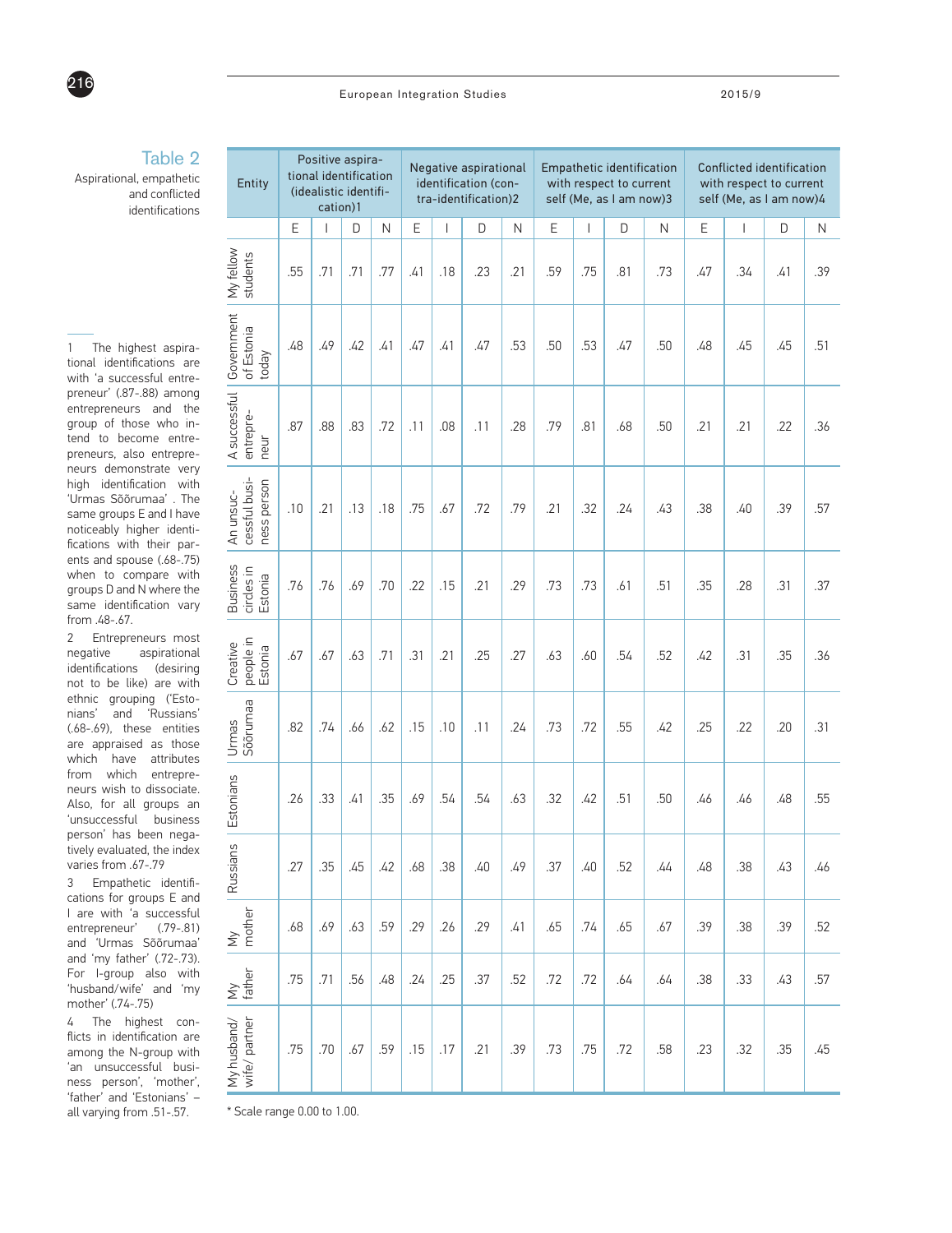| Entity                             | Empathetic identifica-<br>tion with respect to past<br>self (Me, when I was a<br>gymnasium student) |     |     |     | Empathetic identifi-<br>cation with respect to<br>current self<br>(Me, as I am now) |     |        |     | Difference, % |         |         |         |
|------------------------------------|-----------------------------------------------------------------------------------------------------|-----|-----|-----|-------------------------------------------------------------------------------------|-----|--------|-----|---------------|---------|---------|---------|
|                                    | E                                                                                                   |     | D   | N   | F                                                                                   |     | $\Box$ | N   | E             |         | D       | N       |
| My fellow students                 | .65                                                                                                 | .66 | .61 | .60 | .59                                                                                 | .75 | .81    | .73 | $-9.2$        | $+12.0$ | $+24.7$ | $+17.8$ |
| Government of Estonia today        | .57                                                                                                 | .63 | .56 | .53 | .50                                                                                 | .53 | .47    | .50 | $-12.3$       | $-15.9$ | $-16.1$ | $-5.6$  |
| A successful entrepreneur          | .52                                                                                                 | .59 | .54 | .45 | .79                                                                                 | .81 | .68    | .50 | $+35.4$       | $+27.2$ | $+20.6$ | $+10.0$ |
| An unsuccessful business<br>person | .40                                                                                                 | .46 | .40 | .49 | .21                                                                                 | .32 | .24    | .43 | $-47.5$       | $-30.4$ | $-40.0$ | $-12.2$ |
| Business circles in Estonia        | .57                                                                                                 | .57 | .52 | .48 | .73                                                                                 | .73 | .61    | .51 | $+21.9$       | $+21.9$ | $+14.7$ | $+5.9$  |
| Creative people in Estonia         | .56                                                                                                 | .45 | .44 | .52 | .63                                                                                 | .60 | .54    | .52 | $+11.1$       | $+18.6$ | $+16.7$ | 0.0     |
| Urmas Sõõrumaa                     | .52                                                                                                 | .53 | .44 | .34 | .73                                                                                 | .72 | .55    | .42 | $+26.0$       | $+26.4$ | $+20.0$ | $+19.0$ |
| Estonians                          | .42                                                                                                 | .58 | .61 | .55 | .32                                                                                 | .42 | .51    | .50 | $-23.8$       | $-27.5$ | $-16.4$ | $-9.1$  |
| Russians                           | .46                                                                                                 | .44 | .53 | .49 | .37                                                                                 | .40 | .52    | .44 | $-19.6$       | $-9.1$  | $-1.9$  | $-10.2$ |
| My mother                          | .64                                                                                                 | .62 | .60 | .62 | .65                                                                                 | .74 | .65    | .67 | $+1.5$        | $+16.2$ | $+7.7$  | $+7.5$  |
| My father                          | .59                                                                                                 | .67 | .57 | .61 | .72                                                                                 | .72 | .64    | .64 | $+18.1$       | $+6.9$  | $+10.9$ | $+4.7$  |
| My husband/wife/ partner           | .62                                                                                                 | .57 | .60 | .55 | .73                                                                                 | .75 | .72    | .58 | $+15.1$       | $+24.0$ | $+16.7$ | $+5.2$  |

Table 3

The Participant groups and their sociodevelopmental and biographical processes

217

\* Scale range 0.00 to 1.00.

points. Positive scores demonstrate increases in modulation with the corresponding entities. It is easy to notice that the entrepreneurs are the only group whose identification decreased (-9%) with co-students. All groups demonstrate distancing in their identifications from the government, unsuccessful business person, Estonians and Russians. While Groups E and I show largest gap in identification with these ethno-cultural groupings, then smallest identification change with the government takes place among Group N. As one might expect the highest positive modulation with 'a successful entrepreneur' is demonstrated by groups  $E$  (+35%) and I (+27%), the same finding is valid also in regard to the increasing identification with Urmas Sõõrumaa (for both groups around +26%). At the same time, it is possible to notice that according to the participants' projection of the past similarities, the carriers of masculinity – 'father' has increased his position significantly more when compared to other groups (+19%). An explanation would be the socio-biographical development during life and through experiences. Ethno-national identifications of entrepreneurs have become less important, in contrast with the increased relevance of the support from fathers and wives-husbands to their entrepreneurial endeavours. Fathers' role especially, appears to be dominant in competitive (masculine) and business spheres of their everyday life (Hofstede, 1998).

#### Objective 4. The core and conflicted values and beliefs as dimensions of identity (Table 4).

Core dimensions of identity are the most stable (least likely to change in time) and reference values and beliefs that are used pre-eminently by the person to evaluate the worth of other people and agencies, and also of oneself. Tolerance and a liberal worldview are the two strongest aspirations across all polarities of bipolar constructs for the entrepreneurs. Belief in the Estonian innovation potential and presence of inspiration accompanied by entrepreneurial invention prosperities follow. Also taking responsibility and deciding by oneself is an important discourse.

Conflicted dimensions are troublesome for the individual, these are likely to be sources of stress, and prone to vacillation from one moment to the next (that is, switching to thinking and behav-

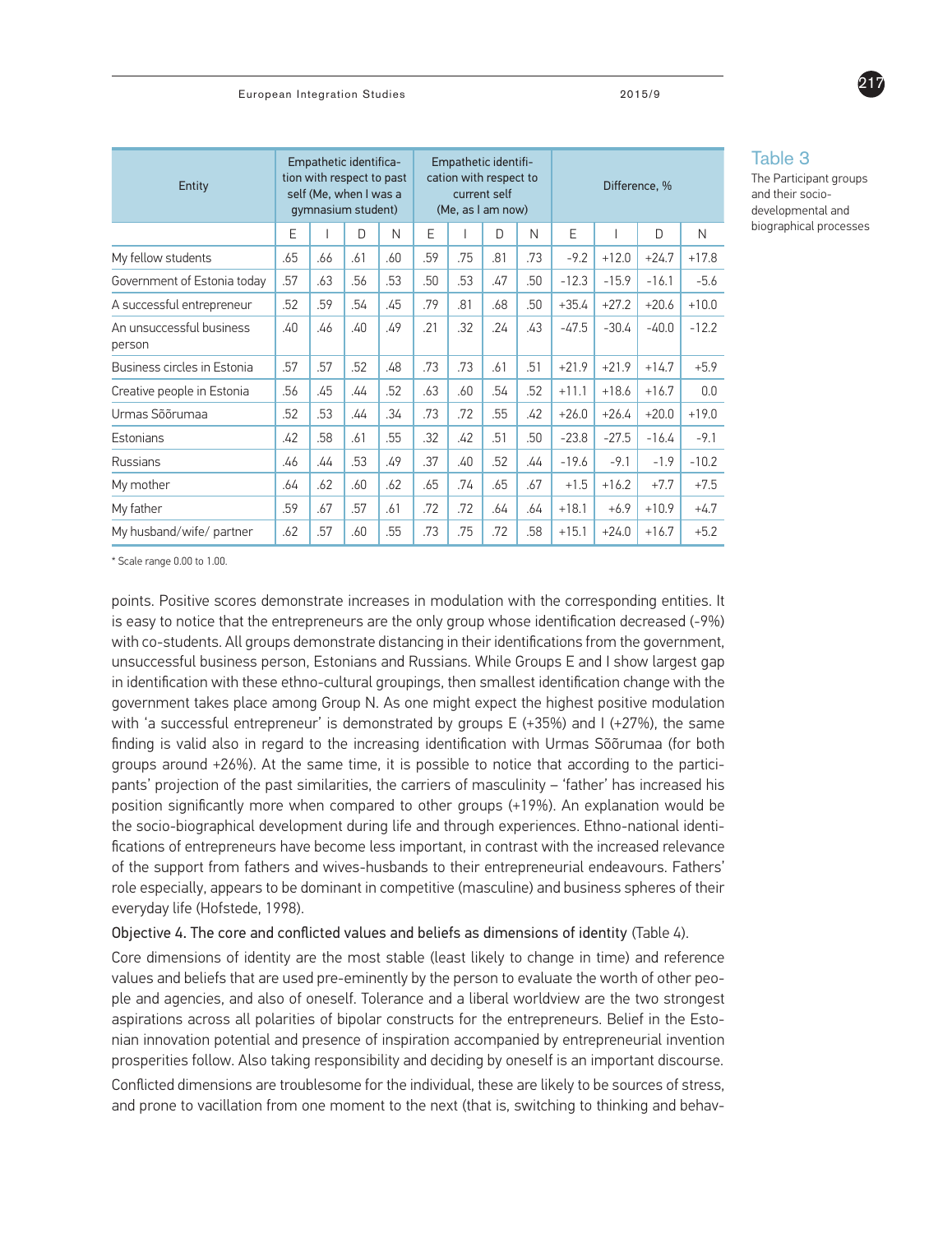

Core dimensions of identity: High structural pressures on constructs

่ ว 1 ค

| The strongest core dimensions of identity: constructs with high structural pressures |                                                                |  |  |  |  |  |
|--------------------------------------------------------------------------------------|----------------------------------------------------------------|--|--|--|--|--|
| Entrepreneurs (Group E)                                                              |                                                                |  |  |  |  |  |
| Construct no (polarity*, struct. pressure**)                                         | Text of endorsed aspiration                                    |  |  |  |  |  |
| $09(-1, 73.96)$                                                                      | is tolerant about different people and views                   |  |  |  |  |  |
| 03 (1, 71.65)                                                                        | each person has to manage by him/herself                       |  |  |  |  |  |
| $07$ (-1, 67.83)                                                                     | Estonia's potential for innovation is pretty good              |  |  |  |  |  |
| 17 (1, 66.76)                                                                        | rather inspires others in to the new ways of thinking          |  |  |  |  |  |
| 19 (1, 64.98)                                                                        | am/is/are good at inventing new processes                      |  |  |  |  |  |
| $02(-1, 63.63)$                                                                      | find/s solving new problems challenging                        |  |  |  |  |  |
| 06 (1, 62.58)                                                                        | is more likely to take initiative and make necessary decisions |  |  |  |  |  |
|                                                                                      | by him/herself                                                 |  |  |  |  |  |

\* Polarity is -1 when left-hand pole of the construct is the endorsed aspiration, 1 when this is the right-hand pole. The endorsed aspiration is given here (which may be that one aspires to accept an unpalatable 'reality') – see the Table of Constructs (Table 1) for both poles. \*\* Scale range -100 to +100.

#### Table 5

Conflicted dimensions of identity: Low (net) structural pressures on constructs

| Most conflicted dimensions of identity: constructs with net low structural pressures |                                                                                                     |  |  |  |  |
|--------------------------------------------------------------------------------------|-----------------------------------------------------------------------------------------------------|--|--|--|--|
| Entrepreneurs (Group E)                                                              |                                                                                                     |  |  |  |  |
| Construct no (polarity*, struct. pressure)                                           | Text of endorsed aspiration                                                                         |  |  |  |  |
| 04 ( -1, -3.78)                                                                      | think/s that it is easier for an entrepreneur to manage alone                                       |  |  |  |  |
| 09 (-1. -3.72)                                                                       | education and training in business and innovation<br>management are a key to become an entrepreneur |  |  |  |  |

\* Polarity is -1 when left-hand pole of the construct is the endorsed aspiration, 1 when this is the right-hand pole. The endorsed aspiration is given here (which may be that one aspires to accept an unpalatable 'reality') – see the Table of Constructs for both poles.

\*\*Scale range -100 to +100.

ing according to the one pole of the construct to doing so according to the other pole). These conflicted dimensions represent dilemmas. One of the dimensions concerns leadership and responsibility – while in most cases 'managing alone' can be considered reasonable – in other cases entrepreneurs tend to base their decisions and activities on shared responsibility i.e. they also aspire to become team builders. As might be expected, being an entrepreneur or having an experience in entrepreneurship implies conflicting attitudes and behaviour about their studies majoring on logistics.

Seven cores and merely two conflicting dimensions demonstrate a pattern of a well-formed entrepreneurial identity structure. These findings correspond to high identifications with masculine carriers of entrepreneurial identity (e.g. 'a successful entrepreneur', 'father') and low conflicted identifications despite higher contra-identifications exist (e.g. ethno-cultural groupings, co-students etc.)

The group of students that claimed they would never become entrepreneurs (see Table 6) have the strongest identity core linked to 'informal events which contribute to mutual trust,' together with 'each person as manage by him/herself' and 'entrepreneurs behave according to the situations they encounter.' The Bayesian dependency modelling (see Fig.1) demonstrated that the first core is unrelated to others, which may mean that the members of this group by choosing an unrelated core as the strongest, construct their identity on marginal evidences (elementary identifications) and they would like to associate to entrepreneurial values and beliefs. The core 'Tolerance' was placed fourth when compared to Group E for which it was the strongest. Finally, 'entrepreneurship as a challenge' has formed their fifth core.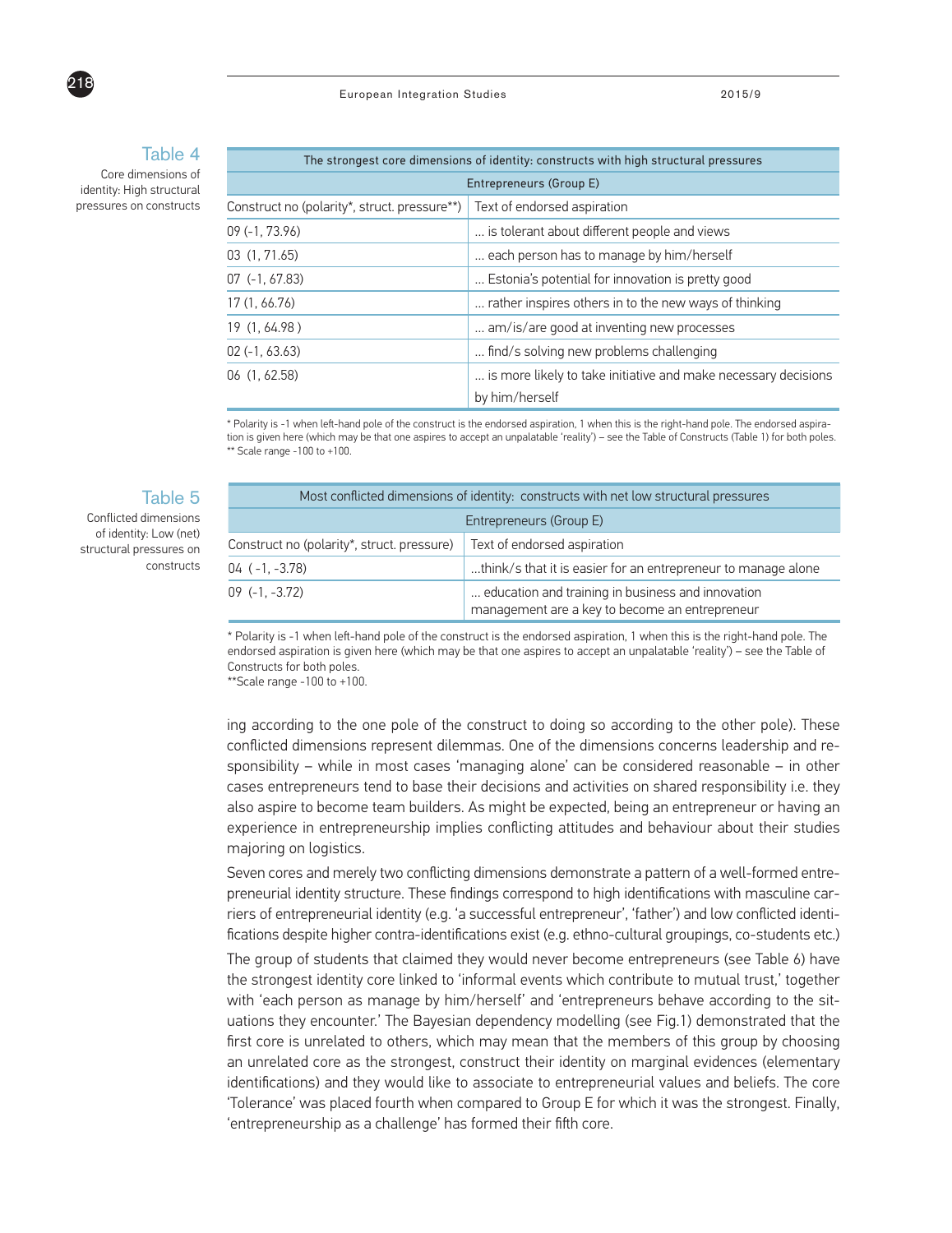| The strongest core mensions of identity: constructs with high structural pressures |                                                                                                    |  |  |  |  |  |  |  |
|------------------------------------------------------------------------------------|----------------------------------------------------------------------------------------------------|--|--|--|--|--|--|--|
|                                                                                    | Those who claimed they will never become entrepreneurs (Group N)                                   |  |  |  |  |  |  |  |
| Text of endorsed aspiration<br>Construct no (polarity*,<br>struct, pressure**)     |                                                                                                    |  |  |  |  |  |  |  |
| $05(-1, 60.13)$                                                                    | celebrating birthdays with a business partner will contribute to mutual trust                      |  |  |  |  |  |  |  |
| 03(1, 58.85)                                                                       | each person has to manage by him/herself                                                           |  |  |  |  |  |  |  |
| 14(1, 58.61)                                                                       | entrepreneurs demonstrate diverse forms of behaviour according to the<br>situations they encounter |  |  |  |  |  |  |  |
| $09$ (-1, 57.24)                                                                   | am/is tolerant about different people and views                                                    |  |  |  |  |  |  |  |
| $01 (-1.54.61)$                                                                    | people become entrepreneurs because it is challenging                                              |  |  |  |  |  |  |  |

\* Polarity is -1 when left-hand pole of the construct is the endorsed aspiration, 1 when this is the right-hand pole. The endorsed aspiration is given here (which may be that one aspires to accept an unpalatable 'reality') – see the Table of Constructs (Table 1) for both poles. \*\* Scale range -100 to +100.

| Most conflicted dimensions of identity: constructs with net low structural pressures |                                                                                                  |  |  |  |  |  |  |
|--------------------------------------------------------------------------------------|--------------------------------------------------------------------------------------------------|--|--|--|--|--|--|
|                                                                                      | Those who claimed they will never become entrepreneurs (Group N)                                 |  |  |  |  |  |  |
| Text of endorsed aspiration<br>Construct no (polarity*,<br>struct. pressure)         |                                                                                                  |  |  |  |  |  |  |
| $04(1, -15.15)$                                                                      | think/s that it is easier for an entrepreneur to share responsibility                            |  |  |  |  |  |  |
| $12(1, -1.50)$                                                                       | activities or example of one's parents do not influence entrepreneurial spirit of<br>descendants |  |  |  |  |  |  |
| $11 (-1.1.10)$                                                                       | network marketing will be a good way to start to become an entrepreneur                          |  |  |  |  |  |  |

\* Polarity is -1 when left-hand pole of the construct is the endorsed aspiration, 1 when this is the right-hand pole. The endorsed aspiration is given here (which may be that one aspires to accept an unpalatable 'reality') – see the Table of Constructs for both poles.

\*\* Scale range -100 to +100.

The conflicted dimensions of Group N identity are presented in Table 7. Here as well as for Group E an aspect of 'individualism vs. shared responsibility' is causing the highest stress levels among the participants, while 'shared responsibility' as the endorsed polarity carries the strongest incompatibility within their entrepreneurial identity structure. This is in accordance with their affinity of (co-students) group as demonstrated with the high identifications levels with this group, whereas for Group E the same identification was among the lowest. High overall conflicted identifications with their parents (Table 2) also explain Group N's distress when evaluating parents' influence to their descendants about becoming an entrepreneur. The 'possibilities offered by network marketing' as a conflicting dimension is an evidence about one avoiding uncertainty when accepting challenges which demand some personal activity, but causing controversy with existing group collectivism.

#### Objective 5. Participants' appraisal (construal and evaluation) of society.

Within the ISA 'evaluation of another' is an appropriate parameter for designating the extent to which another is favoured or disfavoured. Table 8 presents 'a successful entrepreneur' as the highest evaluated entity across of all four groups of the participants. Very low and negative evaluations occur for ethno-cultural groupings and for the government of Estonia. When comparing the groups by their evaluation of family, it is noticeable that for Group N the lowest evaluations of family members indicate weak intergenerational heritage in regard of entrepreneurism and negative evaluation of the Government, emphasised by a lack of trust in the state. The high-

### Table 6

Core dimensions of identity: High structural pressures on constructs

### Table 7

Conflicted dimensions of identity: Low (net) structural pressures on constructs

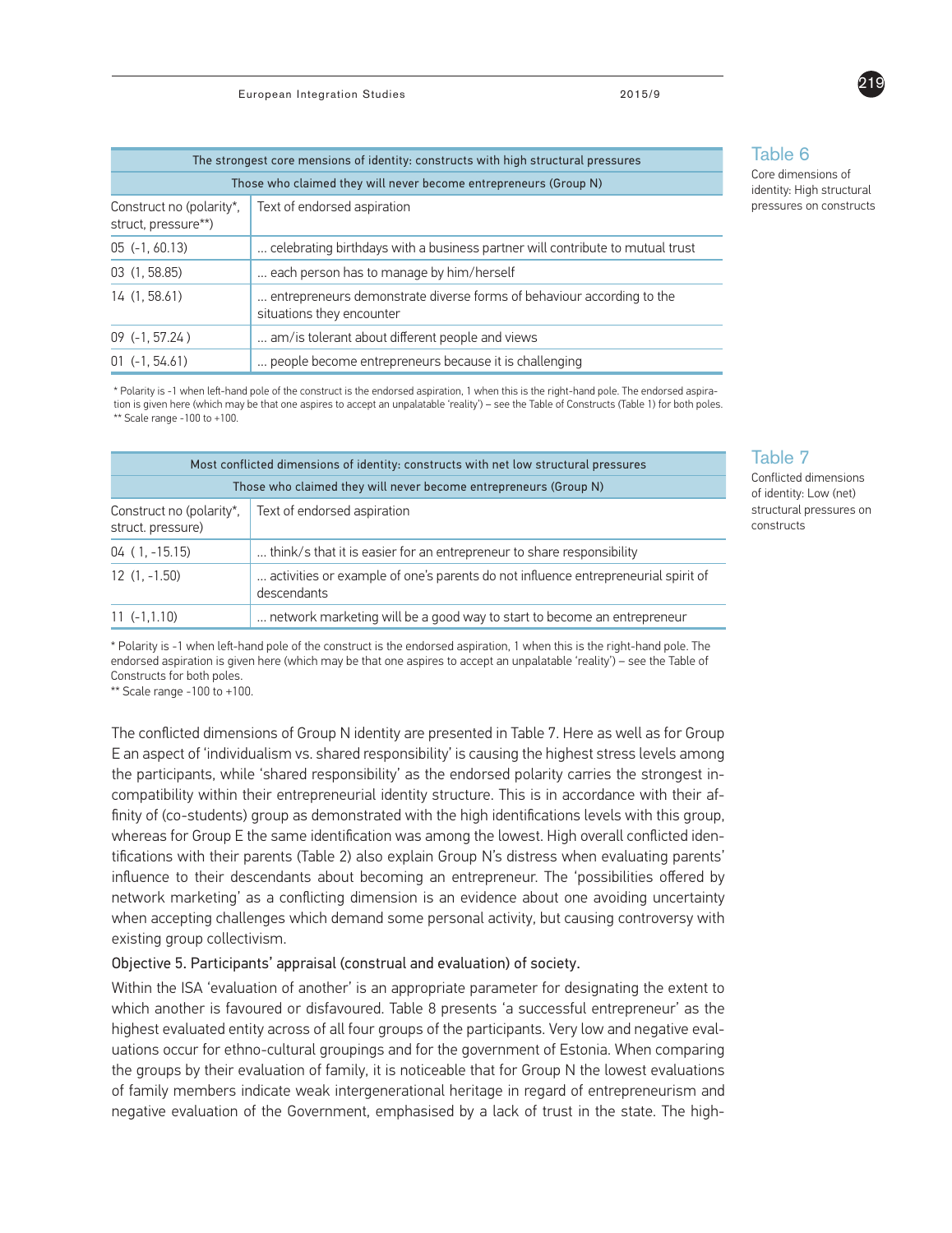#### European Integration Studies 2015/9



## Table 8

The Participants' evaluation of society by groups

| Entity                             | Gr. E   | Gr. 1   | Gr. D   | Gr. N   |
|------------------------------------|---------|---------|---------|---------|
| My fellow students                 | 0.06    | 0.36    | 0.35    | 0.52    |
| Government of Estonia today        | $-0.01$ | 0.09    | $-0.03$ | $-0.16$ |
| A successful entrepreneur          | 0.64    | 0.74    | 0.73    | 0.54    |
| An unsuccessful business person    | $-0.67$ | $-0.43$ | $-0.68$ | $-0.64$ |
| <b>Business circles in Estonia</b> | 0.40    | 0.49    | 0.41    | 0.37    |
| Creative people in Estonia         | 0.31    | 0.43    | 0.37    | 0.51    |
| Urmas Sõõrumaa                     | 0.59    | 0.60    | 0.57    | 0.41    |
| Estonians                          | $-0.32$ | $-0.06$ | $-0.11$ | $-0.22$ |
| <b>Russians</b>                    | $-0.32$ | 0.04    | 0.08    | $-0.04$ |
| My mother                          | 0.30    | 0.31    | 0.26    | 0.12    |
| My father                          | 0.28    | 0.33    | 0.19    | $-0.04$ |
| My husband/wife/ partner           | 0.39    | 0.49    | 0.38    | 0.12    |

\* Scale -1.00 to +1.00.

est evaluation was assigned to co-students followed by 'creative people'. The latter evaluation can indicate about N group's desire towards non-materialistic values as a protest against success-oriented society where all entrepreneurs inevitably belong.

## **Conclusions** and discussion

This study applied Identity Structure Analysis to evaluate entrepreneurial identity development allowing the participant groups to assess their own identity structure. The findings demonstrate various patterns in identifications with 'significant others', as follows:

Entrepreneurs highly identify themselves with their role models (a successful entrepreneur, Urmas Sõõrumaa, father, business circles). Their identifications with ethno-cultural groups and the government of Estonia are low, and evaluations of these are even negative. Entrepreneurs and 'those who intend to become' demonstrate high modulations (via increasing identifications) in their identity structure towards entrepreneurial 'significant others'.

2 Participants who are negative about becoming an entrepreneur tend to keep close to their peers (co-students) while having conflicting identifications with their family and the government. At the same time, identifications with a successful entrepreneur and business circles are lowest all across within the current study. These have the smallest modulation (change in identifications) in empathetic identification as well, when compared between the gymnasium period and present, indicating their resistance to the changes despite the acquisition of new knowledge during the course of business planning.

3 The role of fellow students cannot be underestimated within development of one's entrepre-neurial identity. Attachment to this group can be opposed to the attachment of family members, especially to the father as a role model of an entrepreneur or as supporter of entrepreneurial activities. When comparing the entrepreneurs to those who aspire to become entrepreneurs, the biggest disparity between these groups is expressed with higher attachment of the latter group to their fellow students. Once this "connection" to their peers is broken, their identity structure will correspond more to that of the entrepreneurs.

4 The government as a representation of the state (Republic of Estonia) plays a rather controver-sial role in one's entrepreneurial aspirations, despite its official declarations and policies about facilitating business and entrepreneurship. Only those who intend to become entrepreneurs have expressed their slight sympathy with a minimal positive evaluation, while all groups demonstrated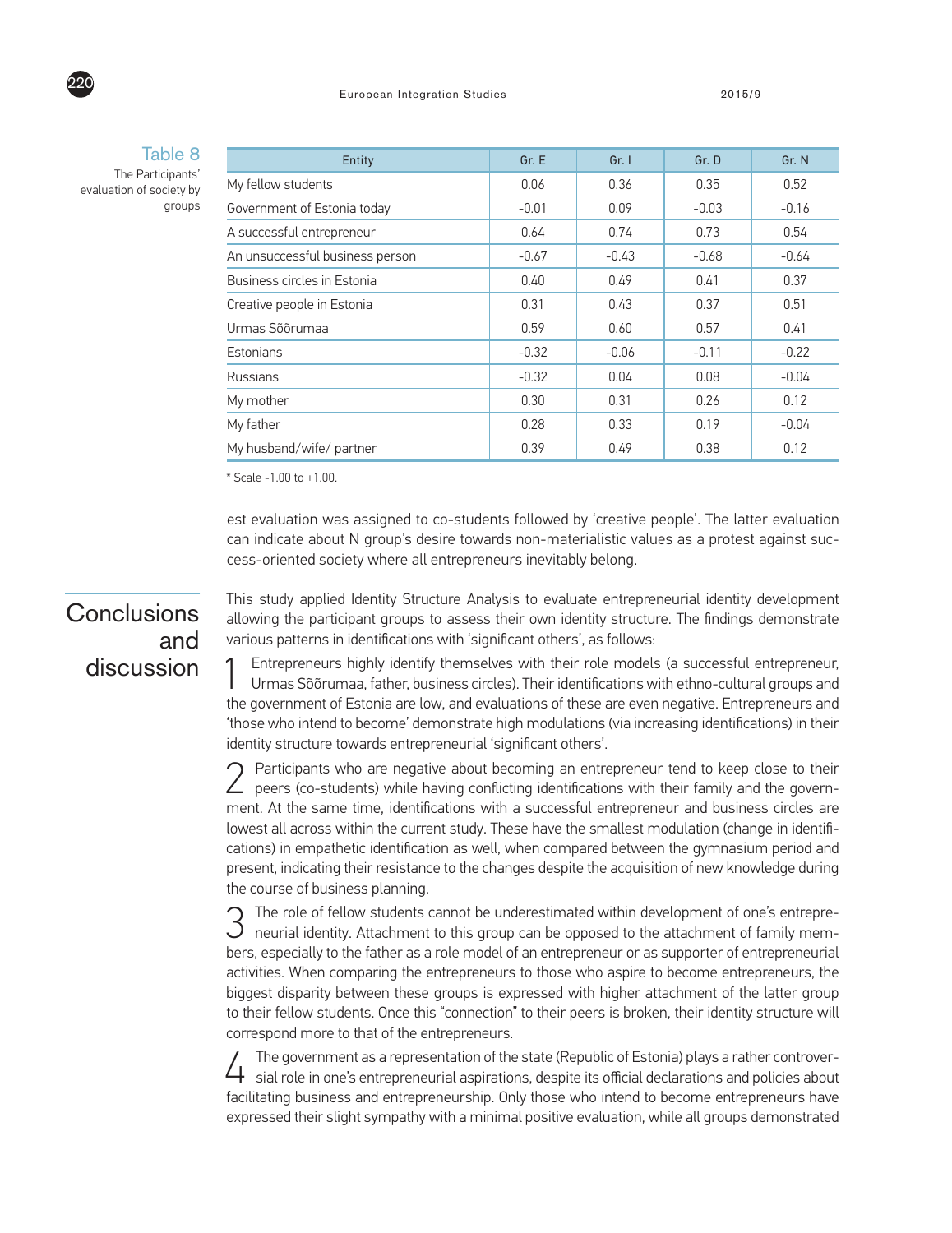221

decreasing identifications. As can be expected, the lowest idealistic identification with the government has been expressed by participants with no intention whatsoever to become entrepreneurs.

While investigating current and potential entrepreneurs' behaviour with the use of Identity Structure Analysis, the necessity of positioning their entrepreneurial orientation related issues within the context of family has been justified (being consistent with results of MacNabb, (2003) and Nabi *et al*, (2010)) as the importance of paying attention to the relations with parents and one's spouse or partner cannot be underestimated. It is evident from the study that family's and namely father's support has an essential role when one aspires to advance in entrepreneurial orientation. This advances the results of Global Entrepreneurship Monitor on Estonia (GEM 2012, p.40) where the authors found that the participation of parents in business even reduces the likelihood of being a new entrepreneur while the support of parents (independently of their social status or job) to their children remained unexplored. The current study showed, based on the group that expressed the most negative propensities in regard of becoming an entrepreneur that their attachment to a study group values serves as a compensatory mechanism. Respondents whose individual achievements have not been supported or encouraged at home try to preserve their self-confidence in this way. The study showed also that this group has the highest conflicts in identification with most of the 'significant others' including both of their parents and 'Estonians' while this parameter was the lowest only with their peers.

Entrepreneurs' have demonstrated lowest conflicts with their parents and entity 'wife/husband/ partner', thereby also expressing continuous supporting role of family in their entrepreneurial activities. Entrepreneurs increasing identification with these 'significant others' also coincides with a result of a recent study that claims entrepreneurs see themselves as growing personally and contributing to the well-being of others (André, 2013).

To sum up the findings – individuals with strongest entrepreneurial aspirations have shown their growing personal development by demonstrating the lowest conflicts and uncertainties in their entrepreneurial identity construction while highly identifying with their fathers. At the same time those with weakest entrepreneurial orientation display uncertainties in their behaviour and highest level of similarities to their peers and this tendency is even deepening over time. Despite a small sample size of the study the ISA as enabled to map these socio-psychological patterns among university students in one particular cultural context – Estonia. Similar studies among mature entrepreneurs and in different cultural settings will be necessary to validate the results of the current quasi-experimental exploratory study.

The results also identify the aspects that need to be taken into account when teaching entrepreneurship. Earlier personality development studies at the university level could affect entrepreneurship instruction and learning. Ideally, a different andragogic approach should be applied to those who already have entrepreneurial experience and that would benefit from more specialized skills. Furthermore, the studies have already shown the gap between what is taught in the classes and what the entrepreneurs do in reality (see Edelman et al, 2008). The latter finding is essential in teaching, but to overcome these various gaps in entrepreneurship education it should be kept in mind that this education "should be … «factory» designed to produce (future) entrepreneurs capable of thinking, acting and making decisions in a wide range of situations and contexts" (Fayolle, 2014). In order to tackle these challenges we also need to know and learn much more about the individual's socio-biographical development of that who aspires to become an entrepreneur.

Passing on privilege: Resources provided by self-employed parents to their self-employed children. *Research in Social Stratification and Mobility,*  16, 291–317.

Aldrich, H., Renzulli, L. A., & Langton, N. (1998). André, R. (2013). An Examination of the Compet- References André, R. (2013). An Examination of the Competitive Attitudes of Entrepreneurs: implications for entrepreneurial orientation at the individual level. *Journal of Developmental Entrepreneurship.*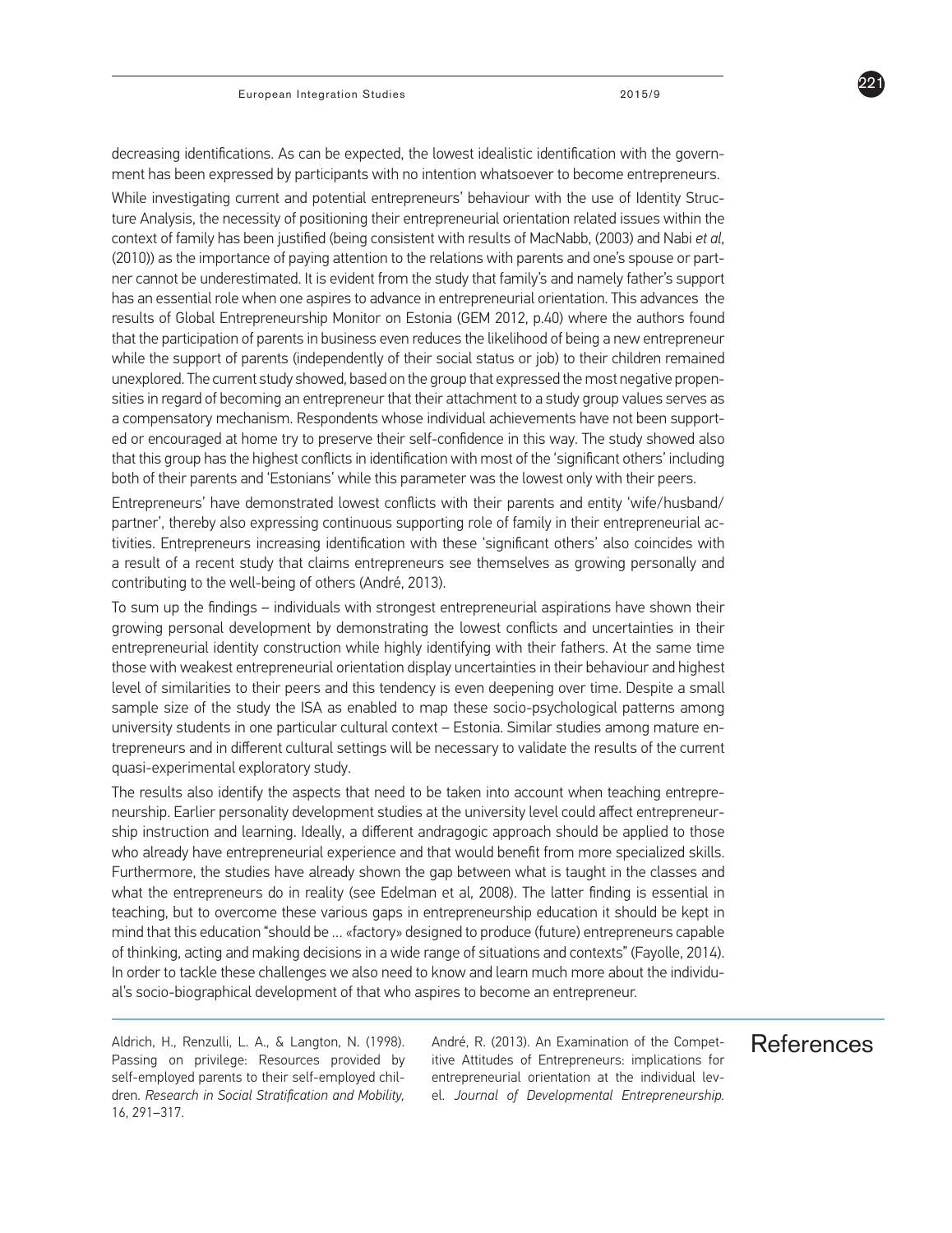European Integration Studies 2015/9

Vol. 18, No. 2, 1-23, http://dx.doi.org/10.1142/

S1084946713500088

222

Baumol, W. (1968). Entrepreneurship in economic theory. *American Economic Review,* 58, 64–71.

Craig J.B., Pohjola, M., Kraus, S., Jensen S.H. (2014). Exploring Relationships among Proactiveness, Risk-Taking and Innovation Output in Family and Non-Family Firms. *Creativity and Innovation Management.* Vol. 23 (2), June 2014, 199–210. http://dx.doi.org/10.1111/caim.12052

Crawford, C. B. (2001). *Leadership and innovation: Champions and techies as Agents of influence.* A Paper Presented to the Association of Leadership Educators 2001 Conference Review Committee. Retrieved 15 March, 2015 from http://www.leadershipeducators.org/Resources/Documents/Conferences/Minneapolis/InnovationandLeadership.pdf

Davidsson, P. (2004). Researching Entrepreneurship (p. 218). New York: Springer.

Edelman, L. F., Manolova, T. S., & Brush, C. G. (2008). Entrepreneurship education: Correspondence between practices of nascent entrepreneurs and textbook prescriptions for success. *Academy of Management Learning & Education,* 7(1), 56-70. http://dx.doi.org/10.5465/AMLE.2008.31413862

Essers, C., Benschop, Y. (2007). Enterprising Identities: Female Entrepreneurs of Moroccan or Turkish Origin in the Netherlands, Organization Studies, Vol. 28, Issue 1, 49-69. http://dx.doi. org/10.1177/0170840606068256

Falck, O., Heblich, S. & Luedemann, E. (2012). Identity and entrepreneurship: do school peers shape entrepreneurial intentions? *Small Business Economics,* July 2012, Vol. 39, Issue 1, 39-59. http:// dx.doi.org/10.1007/s11187-010-9292-5

Fayolle, A. (2014). *Ideas and Thoughts on the Future of Entrepreneurship Education.* Conference paper in Entrepreneurship Education conference, Seinäjoki, Finland, 25-26 Sept. 2014.

Florida, R. (2002). The Rise of Creative Class (p. 404). New York: Basic Books.

Florida, R. (2003). Cities and the Creative Class, *City & Community*, vol. 2, no. 1 (March 2003), 3–19. http://dx.doi.org/10.1111/1540-6040.00034

Florida, R. (2009). Who's your City? How the Creative Economy Is Making Where to Live the Most Important Decision of Your Life (p. 392). Toronto: Vintage Canada Edition.

Gartner, W.B. (1990). What are we talking about when we talk about entrepreneurship? *Journal of Business Venturing.* Volume 5, Issue 1, January 1990, 15–28. http://dx.doi.org/10.1016/0883- 9026(90)90023-M

*Global Entrepreneurship Monitor 2012 : The Estonian report* (2013) (p. 88). Tallinn: Estonian Development Fund.

Hofstede, G. (1998). Masculinity and Feminity: The Taboo Dimension of National Cultures (Cross Cultural Psychology). Sage Publications.

Hoang, H., Gimeno J. (2010). Becoming a founder: How founder role identity affects entrepreneurial transitions and persistence in founding. *Journal of Business Venturing*, Volume 25, Issue 1, January 2010, 41–53. http://dx.doi.org/10.1016/j. jbusvent.2008.07.002

Hornaday, R.W. (1990). Dropping the E-words from small business research, *Journal of Small Business Management,* 28 (4), 22–33.

Hout, M. & Rosen, H. (2000). Self-employment, family background, and race. *Journal of Human Resources,* 35, 670–692. http://dx.doi. org/10.2307/146367

Kirch, A.; Tuisk, T. (2008). Estonians and Russians in Estonia: Is the Soviet Past still Dominating the Present. *Proceedings of the Institute for European Studies*, No. 4, 67–94.

Kenig, N. & Spasovski, O. (2013). Far away but close enough: Possibilities for developing European identity in youth before becoming a member of the European Union', In P. Cunningham (Ed.) *Identities and Citizenship Education: Controversy, crisis and challenges.* London: CiCe, 453–465.

Kyrö, P., Hägg, O., Peltonen, K. (2013). Explorative research – an unexploited opportunity for entrepreneurship research. In A. Fayolle, P. Kyrö, T. Mets, & U. Venesaar (Eds.) *Conceptual richness and methodological diversity in entrepreneurship research (European research in entrepreneurship series)*  Cheltenham: Edward Elgar Publishing, 289–322. http://dx.doi.org/10.4337/9781782547310.00022

Landström, H. (2005). Pioneers in Entrepreneurship and Small Business Research (p. 347). New York: Springer. http://dx.doi.org/10.1007/b102095

MacNabb, A., McCoy, J., Weinreich, P. & Northover, M. (1993). Using identity structure analysis (ISA) to investigate female entrepreneurship. *Entrepreneurship and Regional Development: An International Journal,* 5:4, 301–313. http://dx.doi. org/10.1080/08985629300000019

MacNabb, A. (2003). Enterprising identities: Gender and family influences. In P. Weinreich & W. Saunderson (Eds.) Analysing Identity: Cross-Cultural, Societal, and Clinical Contexts (pp. 277-295). London & New York: Routledge.

McClelland, D. (1961). The Achieving Society (p. 552). Princeton: NJ: van Nostrand. http://dx.doi. org/10.1037/14359-000